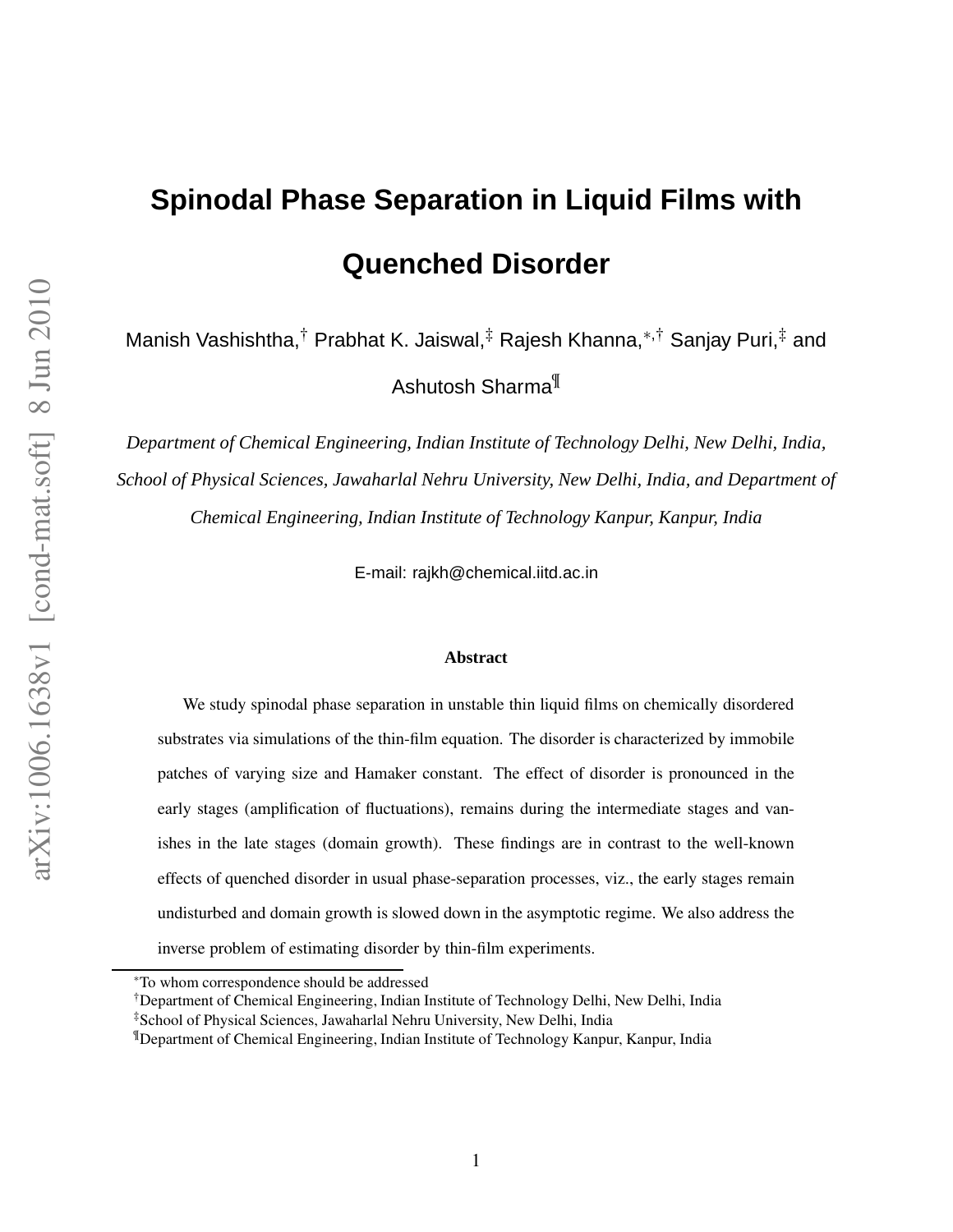### **Introduction**

Consider a system which is rendered thermodynamically unstable by a sudden change of parameters, e.g., temperature, pressure. The subsequent evolution of the system is characterized by the emergence and growth of domains enriched in the preferred phases.<sup>1</sup> This domain growth process is of great importance in science and technology. In this context, an important paradigm is the phase-separation kinetics of an initially homogeneous binary (AB) mixture. If the initial concentration fluctuations grow spontaneously, the evolution is referred to as *spinodal decomposition*. The segregating mixture evolves into coexisting domains of A-rich and B-rich phases. In pure (disorder-free) systems, these domains are characterized by an increasing length-scale, *L*(*t*), which grows as a power-law,  $L(t) \sim t^{\phi}$  in time *t*. The exponent  $\phi$  depends on the transport mechanism. For diffusive transport,  $L(t) \sim t^{1/3}$ , which is known as the Lifshitz-Slyozov (LS) growth law and is based on the *evaporation-condensation* mechanism.<sup>2</sup>

In recent work, $3$  we have emphasized the analogies and differences between usual phaseseparation kinetics and the *spinodal phase separation* (SPS) dynamics of an unstable thin liquid film  $(< 100 \text{ nm})$  on a pure substrate. Typically, random fluctuations in the free surface of initially flat films grow and evolve into distinct morphological phases, viz., a thinner low-curvature flat film phase, and a thicker high-curvature droplet phase. Spinodal growth occurs when the excess intermolecular free energy ∆*G*(*h*) shows a minimum and the spinodal parameter, ∂ <sup>2</sup>∆*G*/∂*h* 2 |*h*=*h*<sup>0</sup> < 0. Here, *h* is the film thickness, and  $h_0$  is the average thickness.<sup>4,5</sup> In [figure][1][1], we show a typical form of ∆*G* vs. *h* and the corresponding spinodal parameter, ∂ <sup>2</sup>∆*G*/∂*h* <sup>2</sup> vs *h*. The doubletangent construction for  $\Delta G$  in [figure][1][]1 shows that the film segregates into phases with  $h = h_m$ and  $h = \infty$ . (This should be compared with phase-separation problems, which are described by a double-well potential, and there are two possible values for the equilibrium composition.<sup>1,6</sup>) In an alternative scenario, commonly known as *true dewetting*, the thin film breaks up into dewetted dry spots (with  $h = 0$ ) surrounded by undulating liquid ridges and there is no SPS.<sup>4</sup> Our recent work<sup>3</sup> on SPS on homogeneous substrates has shown that the number density of local maxima in the film's surface (defects),  $N_d$ , is a suitable marker to identify the early, late and intermediate stages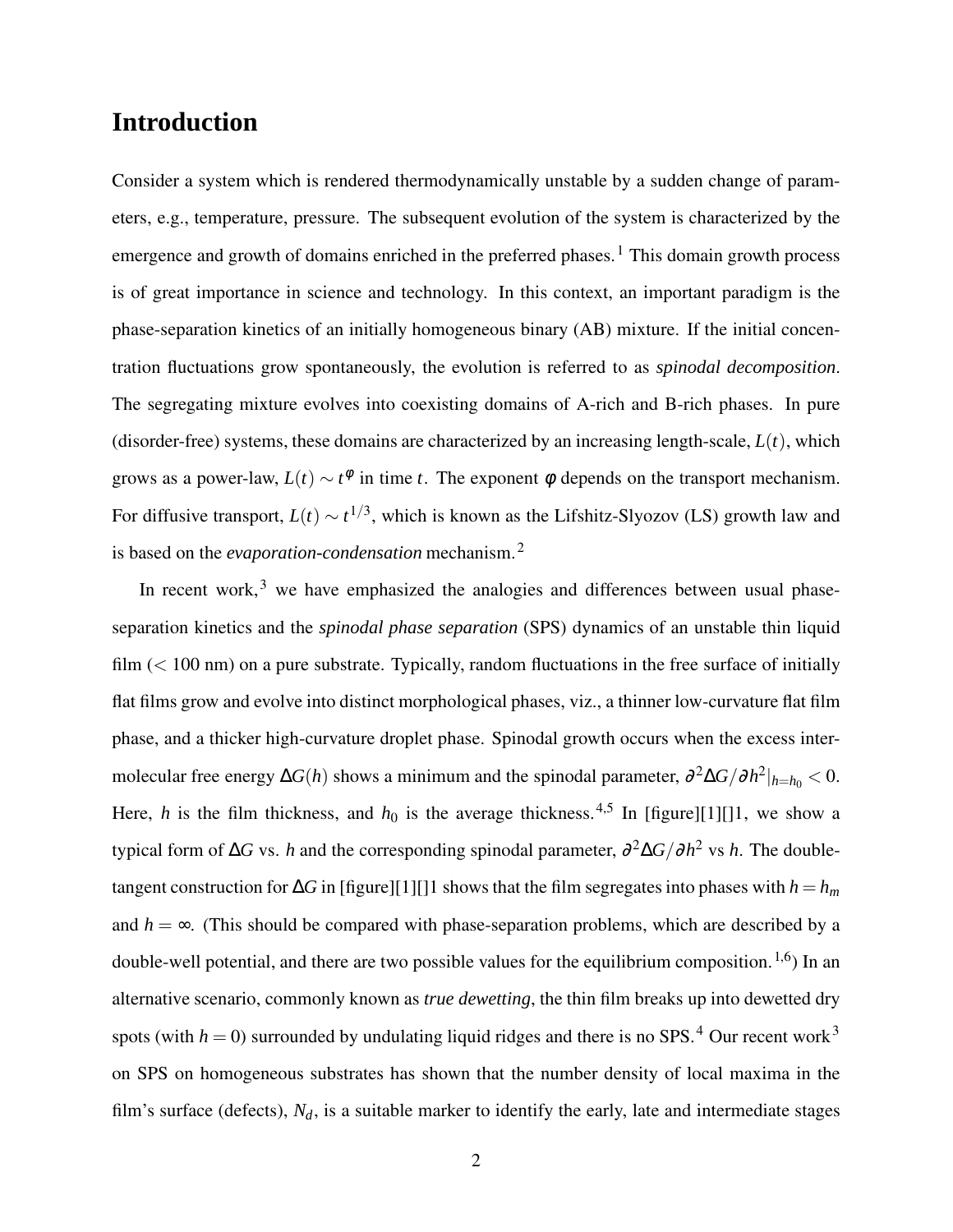

Figure 1: Variation of the free energy per unit area (∆*G*, solid line) and spinodal parameter  $\left(\frac{\partial^2 \Delta G}{\partial h^2}\right)$ , dashed line) with film thickness. The parameter values are  $R = -0.1$  and  $\delta = 10$ nm. Spinodal phase separation takes place for  $h > 12.5$  nm, where  $\partial^2 \Delta G / \partial h^2 < 0$ .

of SPS in thin films. We have also established that the kinetics of the early stages can be described by a universal evolution of this marker with a suitably rescaled time, and the late stages can be described by the LS growth law.

The above discussion has focused on SPS in pure systems with homogeneous substrates. However, real experimental systems never satisfy this condition. The substrates contain physical and chemical impurities (disorder), which can be immobile (quenched) or mobile (annealed). We have some understanding of the alternative scenario of true dewetting on disordered substrates,<sup>7</sup> but the problem of SPS with disorder is yet to be addressed. This letter investigates SPS in unstable thin liquid films on substrates with quenched chemical disorder, and highlights novel features which arise due to the presence of disorder. The inverse problem of estimating the disorder through thin-film experiments is also addressed, as this would be very useful for experimentalists.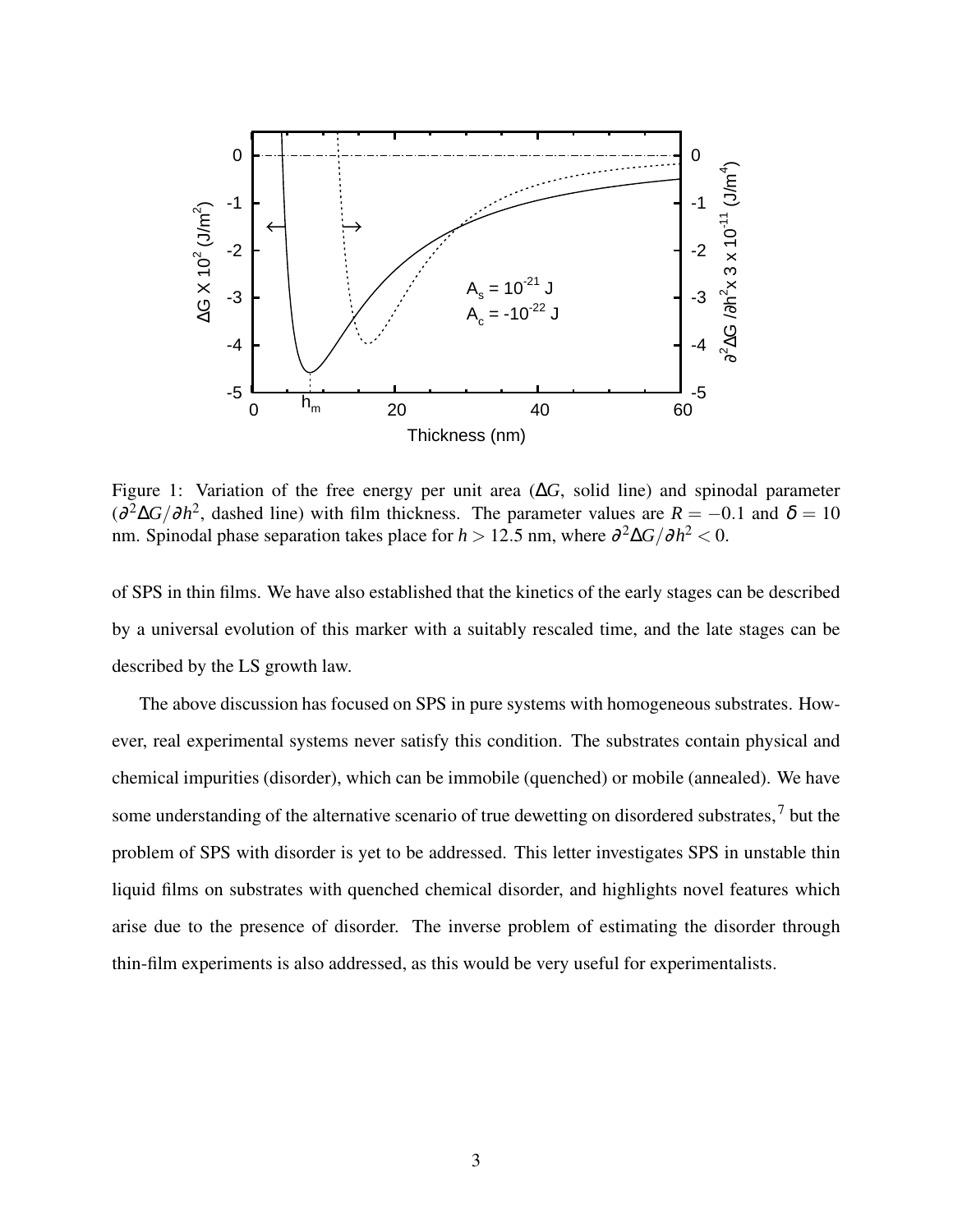### **Model and Simulation**

The starting point of our study is the thin-film equation which models the evolution of the film's surface  $h(\vec{x},t)$  in supported thin liquid films. This is derived by simplifying the equations of motion via the *lubrication approximation*<sup>8</sup>. The resulting equation is analogous to the Cahn-Hilliard (CH) equation<sup>9</sup> of phase separation with an *h*-dependent mobility<sup>10</sup>,  $M(h) = h^3/(3\mu)$  (corresponding to Stokes flow with no slip). The total free energy is  $F_s[h] = \int [\Delta G(h) + \gamma(\vec{\nabla}h)^2/2]d\vec{x} \equiv F_e + F_i$ , where  $F_e$  is the overall excess free energy and  $F_i$  is the interfacial free energy. The quantities  $\gamma$ and  $\mu$  refer to surface tension and viscosity of the liquid film, respectively. The corresponding CH equation is

$$
\frac{\partial}{\partial t}h(\vec{x},t) = \vec{\nabla} \cdot \left[ M \vec{\nabla} \left( \frac{\delta F_s}{\delta h} \right) \right] = \vec{\nabla} \cdot \left[ \frac{h^3}{3\mu} \vec{\nabla} \left( \frac{\partial \Delta G}{\partial h} - \gamma \nabla^2 h \right) \right],\tag{1}
$$

where all gradients are taken in the plane of the substrate. The potential ∆*G*(*h*) usually combines a long-range attraction and a short-range repulsion. The results presented here correspond to a longrange van der Waals attraction due to the substrate, and a comparatively short-range van der Waals repulsion provided by a nano-coating on the substrate:<sup>11</sup>  $\Delta G = -A_c/12\pi h^2 - A_s/12\pi (h+\delta)^2$ . This is the potential shown in [figure][1][]1. Here,  $A_s$  and  $A_c$  (=  $RA_s$ ) are the effective Hamaker constants for the system, which consists of the fluid above the film, the liquid film, and a solid substrate (*s*) or coating material (*c*). The thickness of the nano-coating is  $\delta$ .

We can reformulate [equation][1][]1 in a dimensionless form as follows:

$$
\frac{\partial}{\partial T} H(\vec{X}, T) = \vec{\nabla} \cdot \left[ H^3 \vec{\nabla} \left( \frac{2\pi h_0^2}{|A_s|} \frac{\partial \Delta G}{\partial H} - \nabla^2 H \right) \right].
$$
\n(2)

In [equation][2][]2,  $H = h/h_0$ , where  $h_0$  is the mean film thickness;  $\vec{X} = \vec{x}/\xi$ , where  $\xi = (2\pi\gamma/|A_s|)^{1/2} h_0^2$ is the characteristic scale for the van der Waals case; and  $T = t/\tau$ , where  $\tau = (12\pi^2\mu\gamma h_0^5)$  $_{0}^{5}/A_{s}^{2}$ ). The excess free-energy term now has the form

$$
\frac{2\pi h_0^2}{|A_s|}\frac{\partial \Delta G}{\partial H} = \frac{1}{3} \left[ \frac{1 - R}{\left(H + D\right)^3} + \frac{R}{H^3} \right],\tag{3}
$$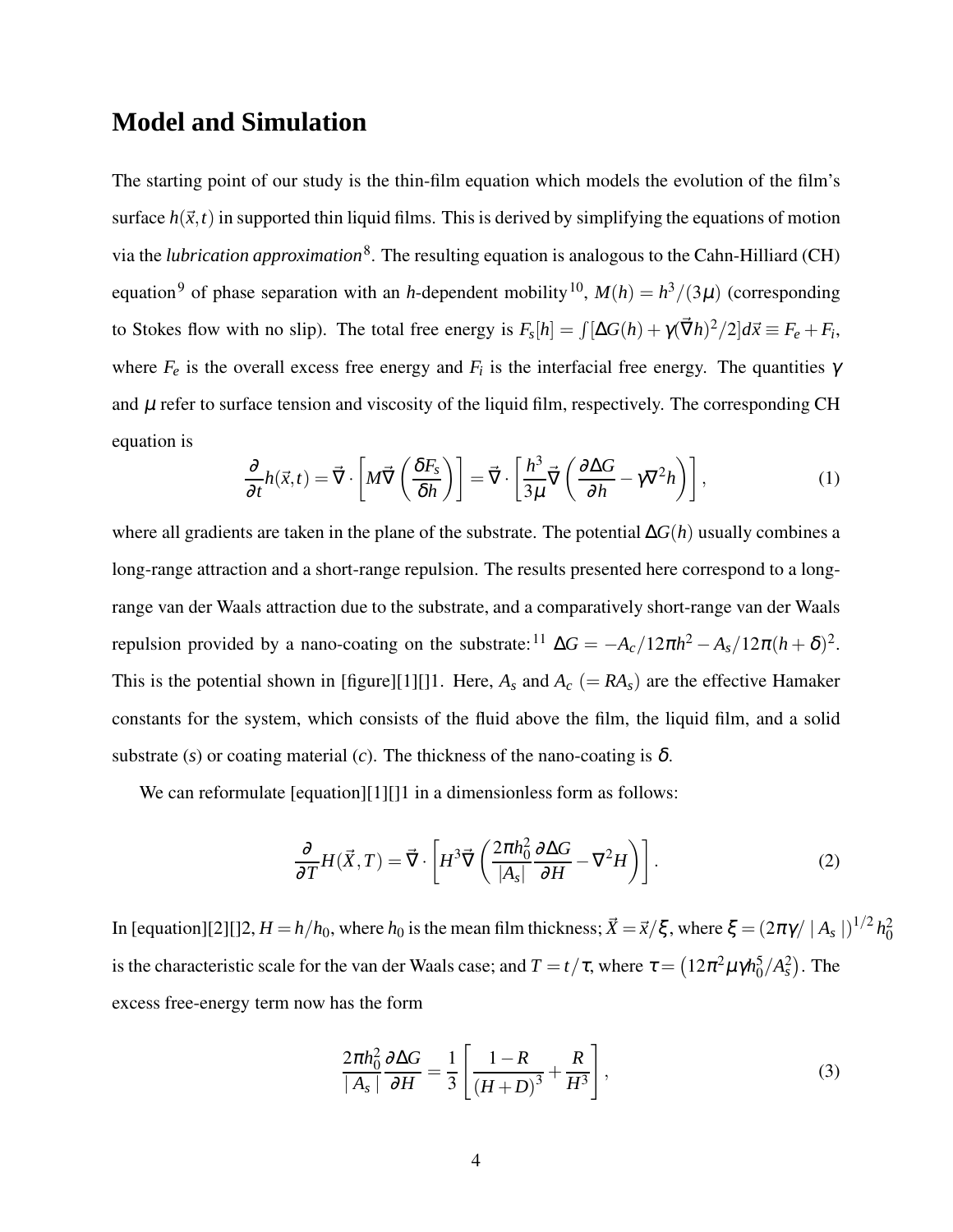where  $D = \delta/h_0$  is the nondimensional coating thickness. The linear stability analysis of [equation][2][]2 for fluctuations about  $H = 1$  predicts a dominant spinodal wave of wave-vector  $k_M$  and time-scale *T<sup>M</sup>* with

$$
k_M = \frac{2\pi}{L_M} = \sqrt{-\frac{\pi h_0^2}{|A_s|} \frac{\partial^2 \Delta G}{\partial H^2}}\bigg|_{H=1} \equiv \sqrt{\frac{\alpha}{2}},
$$
  

$$
T_M = \frac{4}{\alpha^2}.
$$
 (4)

For a homogeneous substrate, the parameters in [equation][2][]2-[equation][3][]3 are spatially uniform. We model the quenched disorder via fixed patches of varying size *P* with relative Hamaker constant *R*. The mean values of *P* and *R* are  $P_m$  and  $R_m$ . These parameters are uniformly distributed in the intervals  $[P_m - \delta P, P_m + \delta P]$  and  $[R_m - \delta R, R_m + \delta R]$ , with  $\delta P/P_m = P_d$ and  $\delta R/R_m = R_d$ . In [figure][2][]2, we plot the spinodal parameter  $(2\pi h_0^2 / |A_s|) \partial^2 \Delta G / \partial H^2$  vs.



Figure 2: Variation of dimensionless spinodal parameter with nondimensional film thickness for three values of  $R = -0.15, -0.1$  and  $-0.05$ .

*H* for three representative values of *R*. These correspond to the mean value  $R_m = -0.1$ , and the extreme deviations for  $R_d = 0.5$ . Notice that a small change in *R* results in a major change of  $k_M$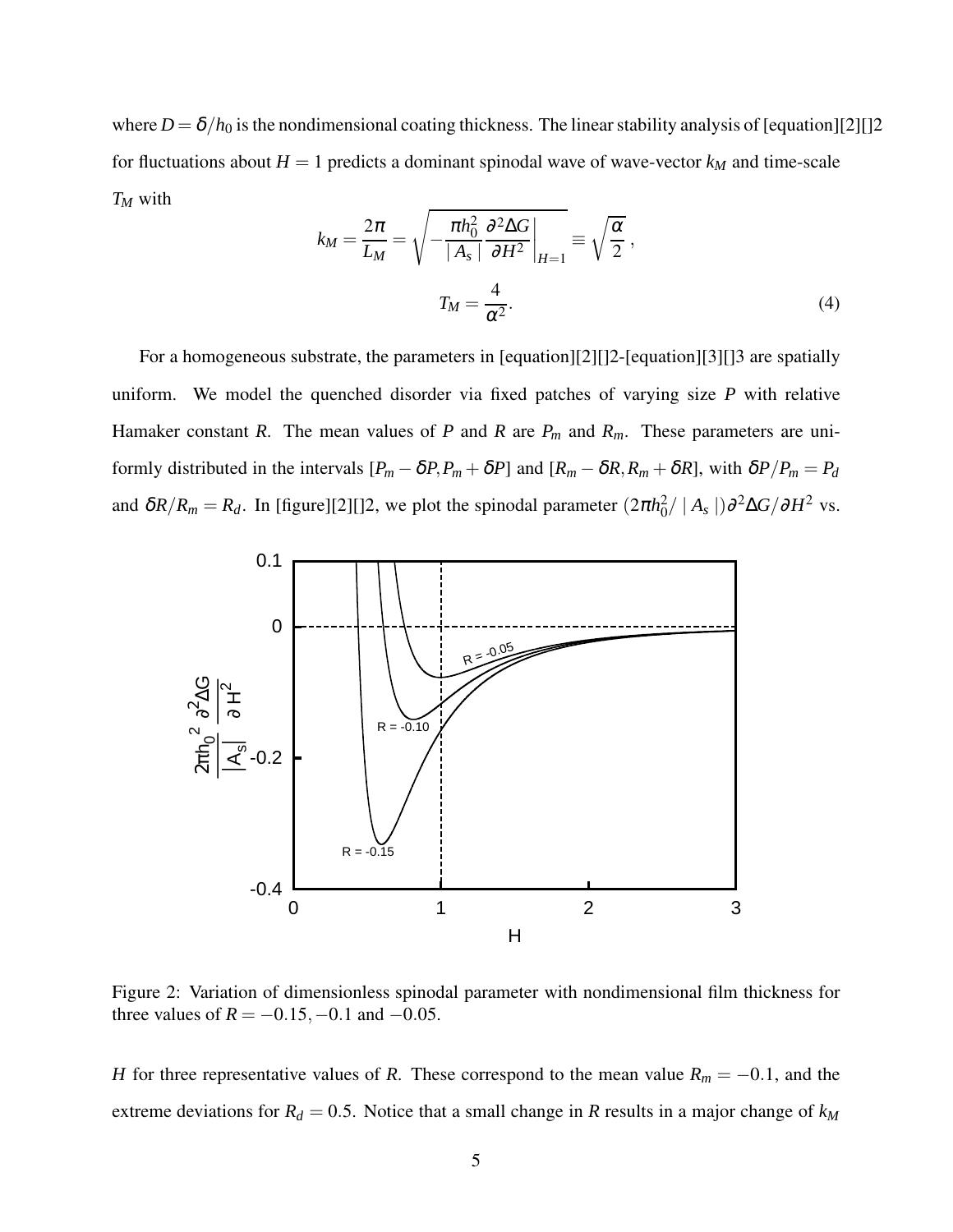(or  $L_M$ ) and  $T_M$  in [equation][4][]4.

We numerically solve [equation][2][]2 in  $d = 2,3$  starting with a small-amplitude ( $\simeq 0.01$ ) random perturbation about the mean film thickness  $H = 1$ . The system size in  $d = 2$  is  $n\bar{L}_M$ , where  $\bar{L}_M$  is the dominant wavelength for  $R = R_m$  (*n* ranges from 16 to several thousands). The system size in  $d = 3$  is  $(16\bar{L}_M)^2$ . We apply periodic boundary conditions. A 512-point grid per  $\bar{L}_M$  was found to be sufficient when central-differencing in space (with half-node interpolation) was combined with *Gear's algorithm* for time-marching, which is convenient for stiff equations. The parameters *D*,  $R_m$  and  $R_d$  were chosen so that the film is spinodally unstable at  $H = 1$  (i.e.,  $\alpha > 0$ ) for all values of *R*. A typical spatial variation of *R* with  $R_m = -0.1$  and  $R_d = 0.5$  is shown in [figure][3][]3.  $P_m$  was taken as  $f\bar{L}_M$ , where f varies from 1/16 to 16. Thus, the size of the patches with fixed *R* varied from being much smaller than the spinodal length-scale to being much bigger than it.



Figure 3: Schematic of a chemically disordered substrate. The disorder is quenched and is characterized by  $R_m = -0.1$  (horizontal dashed line),  $R_d = 0.5$ ,  $P_m = \bar{L}_M/16$  and  $P_d = 0.5$ .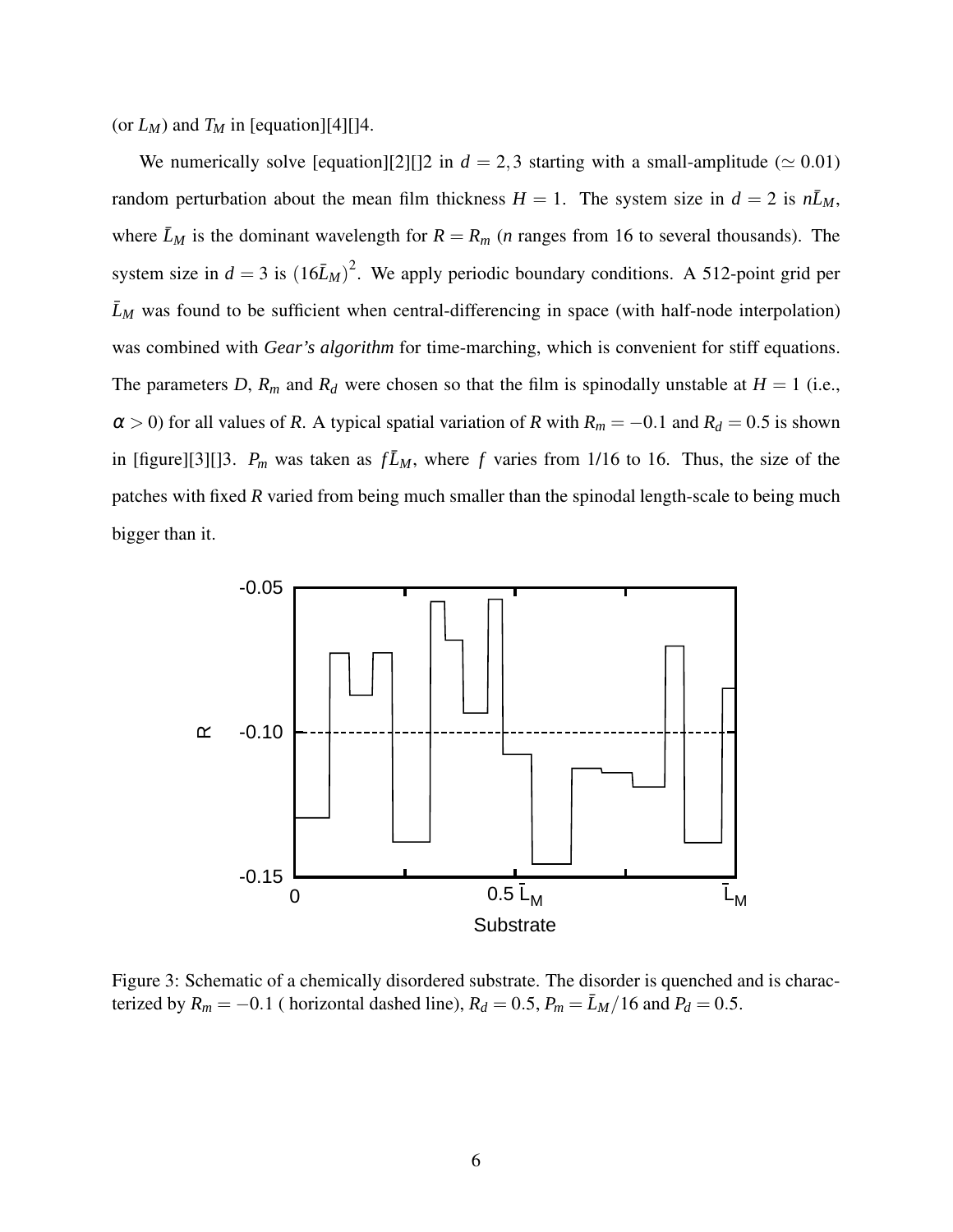#### **Results and Discussion**

All the three markers of the process, viz., number density of defects  $(N_d)$ , morphology and energy are affected by the strength  $(R_d)$  as well as the length-scale  $(P_m)$  of the chemical disorder. Notice that  $N_d^{-1}$  $d_d^{-1}$  characterizes the typical domain size. In [figure][4][]4, we plot  $N_d$  vs. *T* on a log-log scale. The effect of disorder is pronounced in the early stages, persists during the intermediate stages, and vanishes in the late stages. The evolution of *N<sup>d</sup>* briefly follows the results of the pure case  $(R_d = 0)$ , but is seen to diverge while still in the early stages. However, surprisingly, the plot



Figure 4: Variation of the number density of defects  $(N_d)$  with nondimensional time  $(T)$  for a  $d = 2$  system of size 2048  $\bar{L}_M$  and  $D = 0.5$ . Curves 1 to 6 present results for  $R_m = -0.1$  and  $R_d = 0.50, 0.25, 0.10, 0.05, 0.03$  and 0.01, respectively. The LS  $-1/3$  slope for late stages is shown by the dashed line. The dotted curve corresponds to the case with zero disorder (base case). The inset shows the magnified intermediate stage for  $R_d = 0.50, 0.05$  and 0.01. The other parameter values are  $P_m = \bar{L}_M/16$ ,  $P_d = 0.5$ .

of *N<sup>d</sup>* vs. *T* reverts to the pure case in the late stages. This is the central result of this letter, and will be discussed shortly. The deviation in the intermediate stages is seen in the magnified view in [figure][4][]4. A decrease in the disorder strength delays the divergence, but even a weak disorder amplitude ( $R_d$  = 0.01) results in a sizable split (see [figure][4][]4). The split occurs because the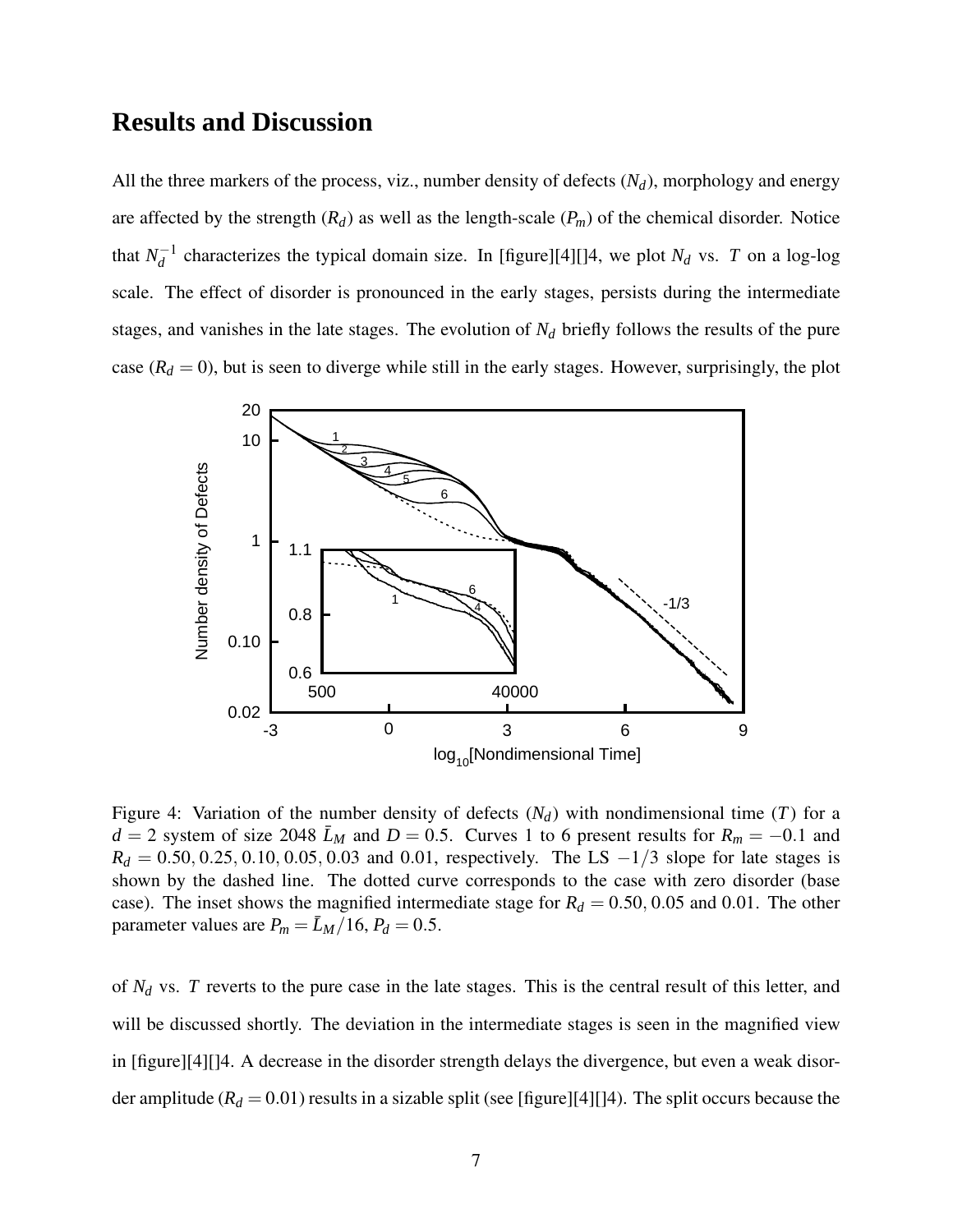growth of initial fluctuations is drastically amplified by the presence of disorder ([figure][5][]5).

Consider the growth of initial fluctuations,  $H = 1 + \theta(\vec{X}, T)$ , in [equation][2][]2. On Fouriertransforming  $\theta(\vec{X},T)$  and integrating the resultant  $\theta(\vec{k},T)$  over a uniform disorder distribution on  $[R_m(1-R_d), R_m(1+R_d)]$ , we obtain

$$
\bar{\theta}(\vec{k},T) = \exp\left[k^2 \left\{\alpha(R_m) - k^2\right\} T\right] \frac{\sinh(bk^2 R_m R_d T)}{bk^2 R_m R_d T} \theta(\vec{k},0),\tag{5}
$$

where  $b = 1 - (1 + D)^{-4}$ . The factor which represents the effect of the disorder, sinh( $cT$ )/( $cT$ ),  $\rightarrow$  1 as  $R_d \rightarrow$  0, but amplifies the growth of initial fluctuations for nonzero  $R_d$ . In turn, this increases the sub-structure in the growing profile (see frames at  $T = 0.052, 10$  in [figure][5][]5) – resulting in a slower decrease of  $N_d$  vs.  $T$ . The growing fluctuations are saturated in the late stages when domains are formed at the smaller value of the equilibrium thickness  $H_m < 1$ . Of course, the height field continues to grow for  $H > 1$ . These domains coarsen with time and obey the LS growth law.<sup>3</sup> The presence of disorder causes local fluctuations in the domain structure – see frame at  $T = 10000$ in [figure][5][]5.

In the late stages, the growth law is universal in [figure][4][]4 ( $N_d \sim T^{-1/3}$ ), regardless of the presence of disorder. This should be contrasted with the usual phase-separation problem, where coexisting domains are trapped by disordered sites.<sup>12–14</sup> The subsequent coarsening proceeds by thermally-activated barrier hopping, leading to an asymptotically logarithmic growth law. In the SPS problem discussed here, the defects consist of "interfaces" between flat domains at  $H = H_m$ and growing hills with  $H \rightarrow \infty$ . These defects do not become trapped as the disorder scale becomes irrelevant in comparison to the diverging height of the "interfaces". This late-stage universality has important implications for experimentalists. As mentioned earlier, it is not possible to eliminate disorder from experimental systems. However, our results show that disorder is irrelevant in the late stages, and all experiments will finally recover results for the pure case. The differences between the pure and disordered systems only show up in the early stages, as quantified above.

The evolution of the total free energy is also consistent with the evolution of the defect density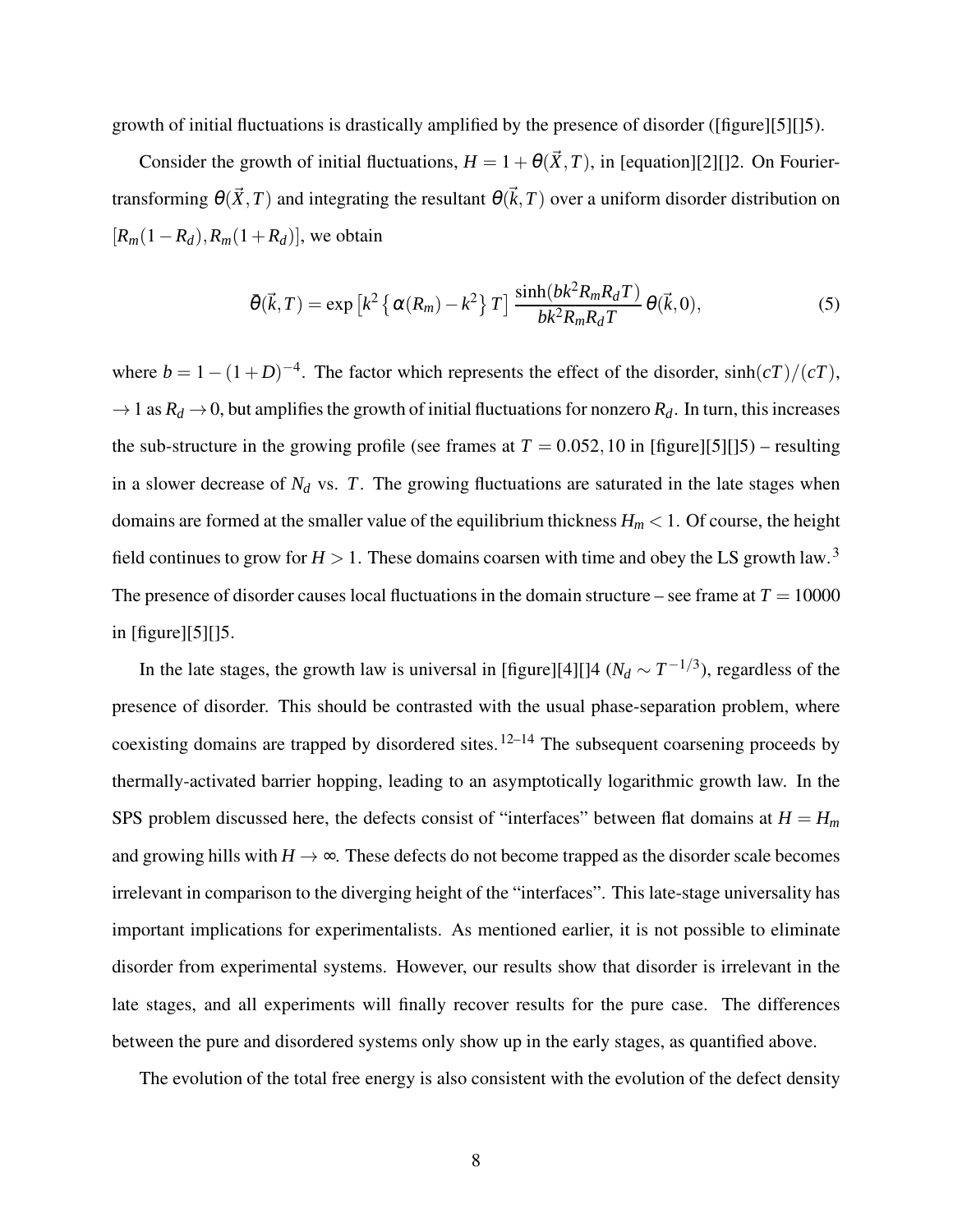

Figure 5: Morphological evolution of the film at different nondimensional times, as specified. We show results for  $R = -0.1$  and  $R_d = 0.5, 0.05$  and the pure case. The other parameter values are the same as in [figure][4][]4.

([figure][6][]6). As expected, the overall free energy diminishes with time. The decay in the late stages is a universal power-law, which is independent of the disorder amplitude. The difference between the pure and disordered cases is seen in the early stages, with faster decay for larger disorder values, as the growth of initial fluctuations is speeded up by disorder.

Next we focus on the effect of varying the patch size  $(P_m, P_d)$  on SPS. The early-stage kinetics exhibits three qualitatively distinct behaviors depending on the ratio  $f(P_m = f\bar{L}_M)$ . Notice that the limit  $P_m \to$  system size corresponds to the pure case. For small values of  $f$  ( $f$  < 1/2), the disorder leads to splitting as described earlier [Type A curves in [figure][7][]7(a)]. For intermediate values of  $f(1/2 < f < 2)$ , the disorder leads to a distinctive staircase behavior for  $N_d$  vs. *T* [Type B curves in [figure][7][]7(a)]. In this case, the patch size is comparable to the spinodal wavelength,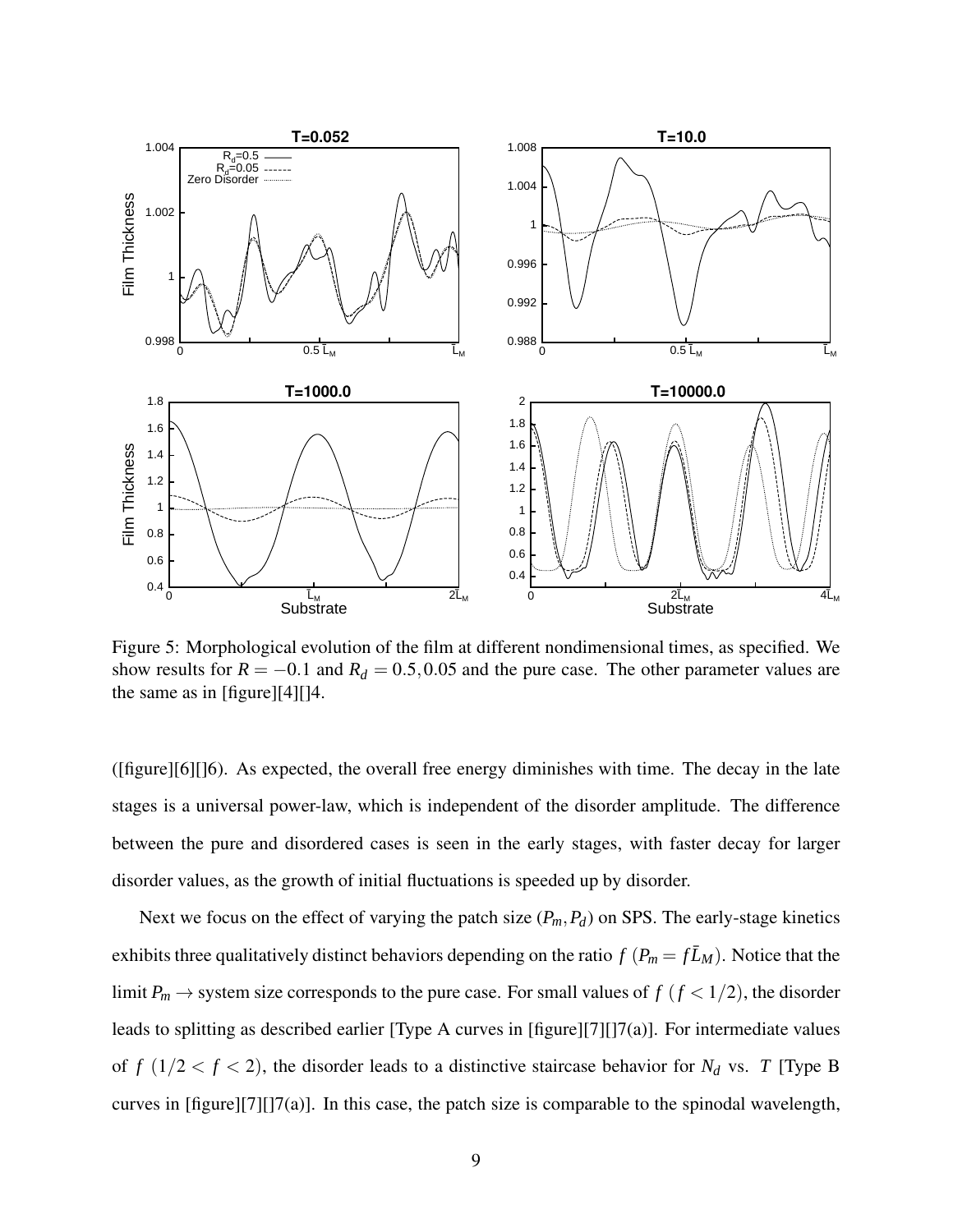

Figure 6: Variation of the total free energy with nondimensional time for a system of size 2048  $\bar{L}_M$  and  $D = 0.5$ . The curves present results for  $R_m = -0.1$  and  $R_d = 0.50, 0.25, 0.1$ . The other parameter values are  $P_m = \bar{L}_M/16$ ,  $P_d = 0.5$ . The dotted curve corresponds to the case with zero disorder. The inset shows the magnified view for energy variation in the early stages.

resulting in a stick-slip dynamics of the height field. For larger values of  $f(f > 2)$ , the disorder has little effect and the early-stage kinetics resembles that for homogeneous substrates [Type C curves in [figure][7][]7(a)]. As expected, the late-stage dynamics is again universal with  $N_d \sim T^{-1/3}$  – we do not show this regime in [figure][7][]7(a). A similar behavior is also seen in  $d = 3$  simulations  $-$  in [figure][7][]7(b), we plot  $N_d$  vs. *T* for this case. The simulation details are provided in the figure caption.

As the spinodal length-scale can be controlled by changing the mean film thickness ( $l_M \propto h_0^2$ ), where  $l_M$  is the dimensional length-scale), one can use the present findings to address the inverse problem of assessing the disorder by thin-film experiments. In thick films, we see Type A behavior because  $f \ll 1$ . A reduction in the film thickness such that  $1/2 < f < 2$  results in Type B behavior. A further reduction in thickness  $(f > 2)$  results in Type C behavior. We can use Type C curves to first estimate  $L_M$ , and then  $R_m$  from [equation][4][]4. Thus, we can estimate the disorder amplitude to an order of magnitude. An average value found by monitoring the spinodal length-scale when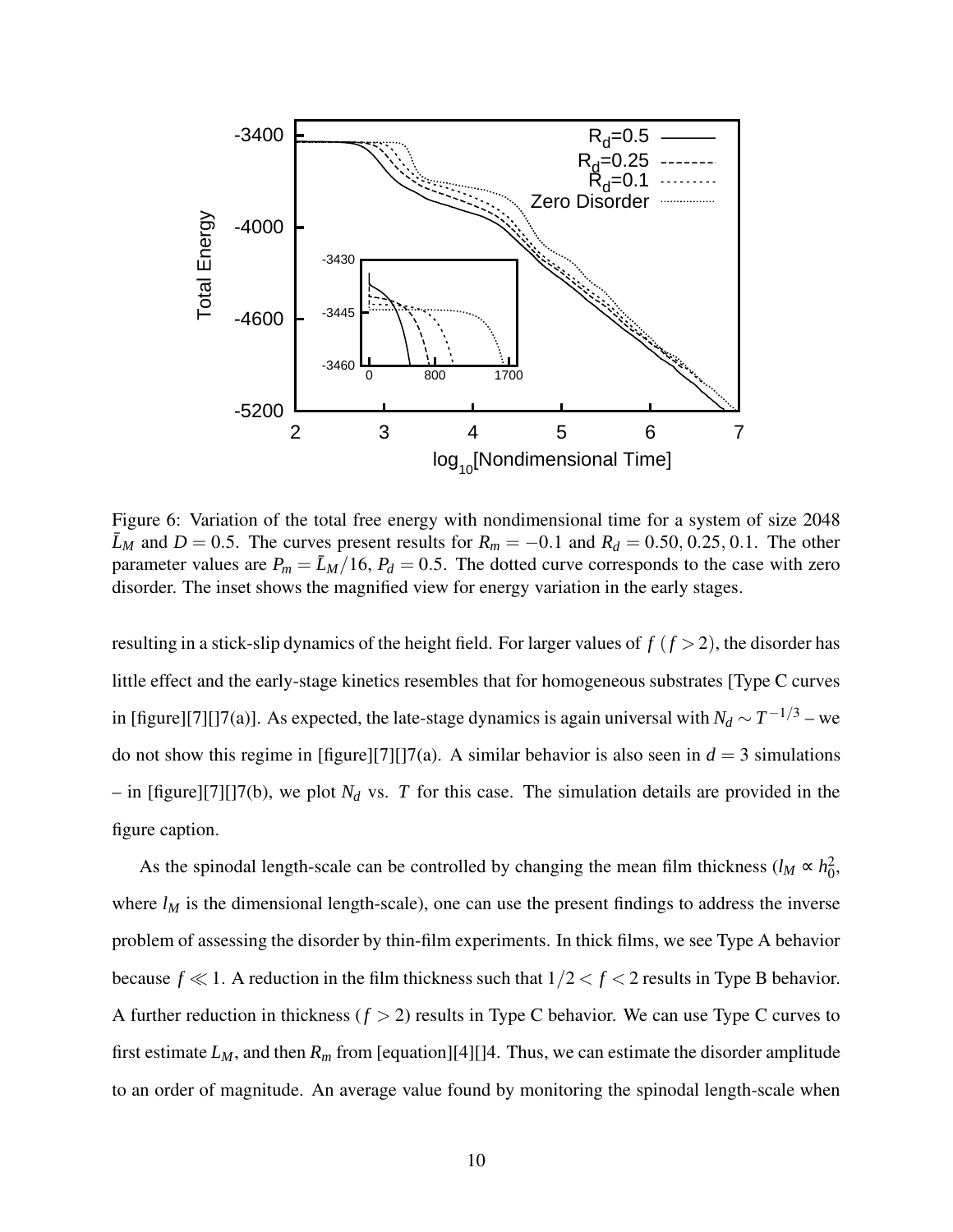

Figure 7: Variation of the number density of defects with nondimensional time in (a)  $d = 2$  and (b)  $d = 3$ . The parameters are  $R_m = -0.1$ ,  $R_d = 0.5$ . The different curves are obtained by varying the mean patch size  $P_m = f\bar{L}_M$ . We classify the curves as follows: Type A ( $f < 1/2$ ), Type B  $(1/2 < f < 2)$ , and Type C  $(f > 2)$ .

Type B behavior starts and when it ends can fine-tune this estimate. The strength of the disorder can be found by any Type C result.

## **Conclusions**

In summary, we conclude that quenched chemical disorder has a pronounced effect on the early and intermediate stages of morphological phase separation in thin liquid films. However, the latestage kinetics is universal and follows the Lifshitz-Slyozov (LS) growth law. These findings are in sharp contrast to the effects of quenched disorder seen in usual phase-separation processes, viz., the early stages remain undisturbed and domain growth is slowed down in the asymptotic regime. The early-stage kinetics shows different qualitative behavior, depending on the relative sizes of disorder patches and the spinodal length-scale. Thus, the inverse problem of estimating disorder by thin-film experiments can also be addressed.